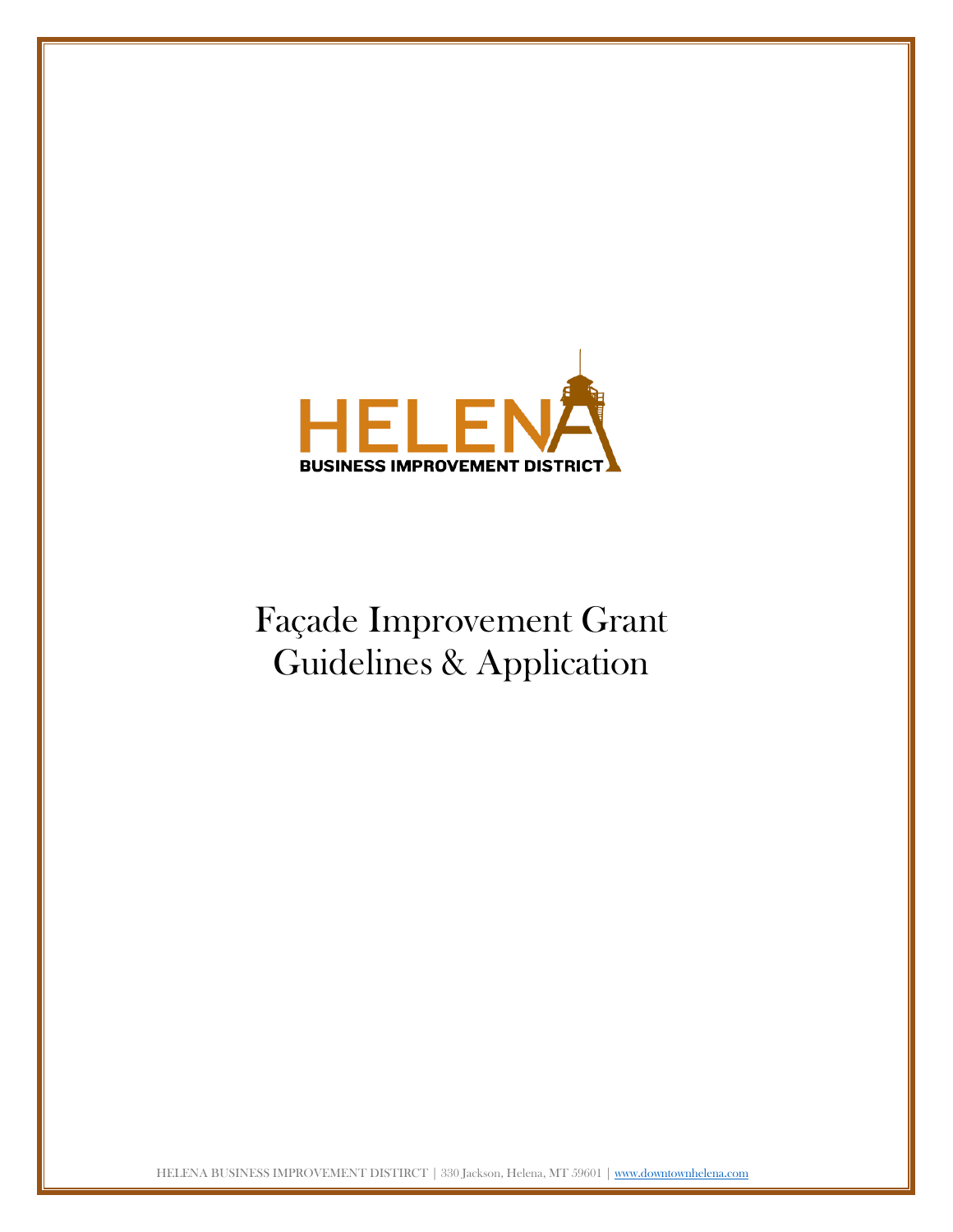#### Façade Improvement Guidelines

#### **Introduction**

The Helena Business Improvement District (HBID) Façade Improvement Grant (FIG) program began in 2018. The program is designed to promote the improvement of commercial and multi-use properties located within the Business Improvement District by helping property owners upgrade, rehabilitate, and preserve the facades of eligible structures in Historic Downtown Helena. The FIG program aims to make revitalization efforts more affordable by providing matching grant funds up to \$5000.

Since 2018, the program has helped fund *eleven projects* equaling *\$44,983*.

#### General Provisions

The policies and procedures contained within these guidelines are to present the criteria which govern the façade improvement activities assisted with funds made available through the HBID FIG program.

**Purpose:** FIG grants are provided to owners or tenants (with documentation) in recognition of the positive impacts that individual building improvements can have on overall appearance, quality, growth, and vitality of the downtown.

**Objectives:** Façade improvement activities, assisted with funds made available through the FIG program, are intended to meet the following objectives:

- To encourage the leveraging of new private investment into Downtown Helena in the form of fixed asset investment related to exterior building improvements;
- To preserve, enhance, and restore the historical and architectural significance of buildings in Downtown Helena;
- To promote a positive and proactive business climate in Downtown Helena that encourages the revitalization of buildings and supports business improvement; and
- To increase visual impact and curb appeal.

#### **Guidelines for Improvements**

- Design Guidelines for Improvements in the Downtown Helena Historic District document can be found on our [website](https://downtownhelena.com/business-improvement-district/facade-grant/) or by contacting Helena/Lewis and Clark Co. Heritage Preservation office.
- Is your building affected by façade easements? Find out [here.](https://downtownhelena.com/wp-content/uploads/2021/04/Helena-Facade-Easements-List-of-Buildings.pdf)

**Eligible Improvements Grants** - eligible improvements may include:

- Awnings repair or installation
- Rehabilitation or compatible reconstruction of storefronts
- Removal of metal siding and exterior slipcovers (surfaces), exterior cleaning, painting, and/or paint removal
- Masonry repair and repainting
- Repair and replacement of architectural details or materials
- Window repair or replacement (removal of historic windows is not recommended by the Historic Preservation office)
- Improvement to backs of buildings are eligible if done in conjunction with a front façade improvement or if the front façade is already considered satisfactory according to program guidelines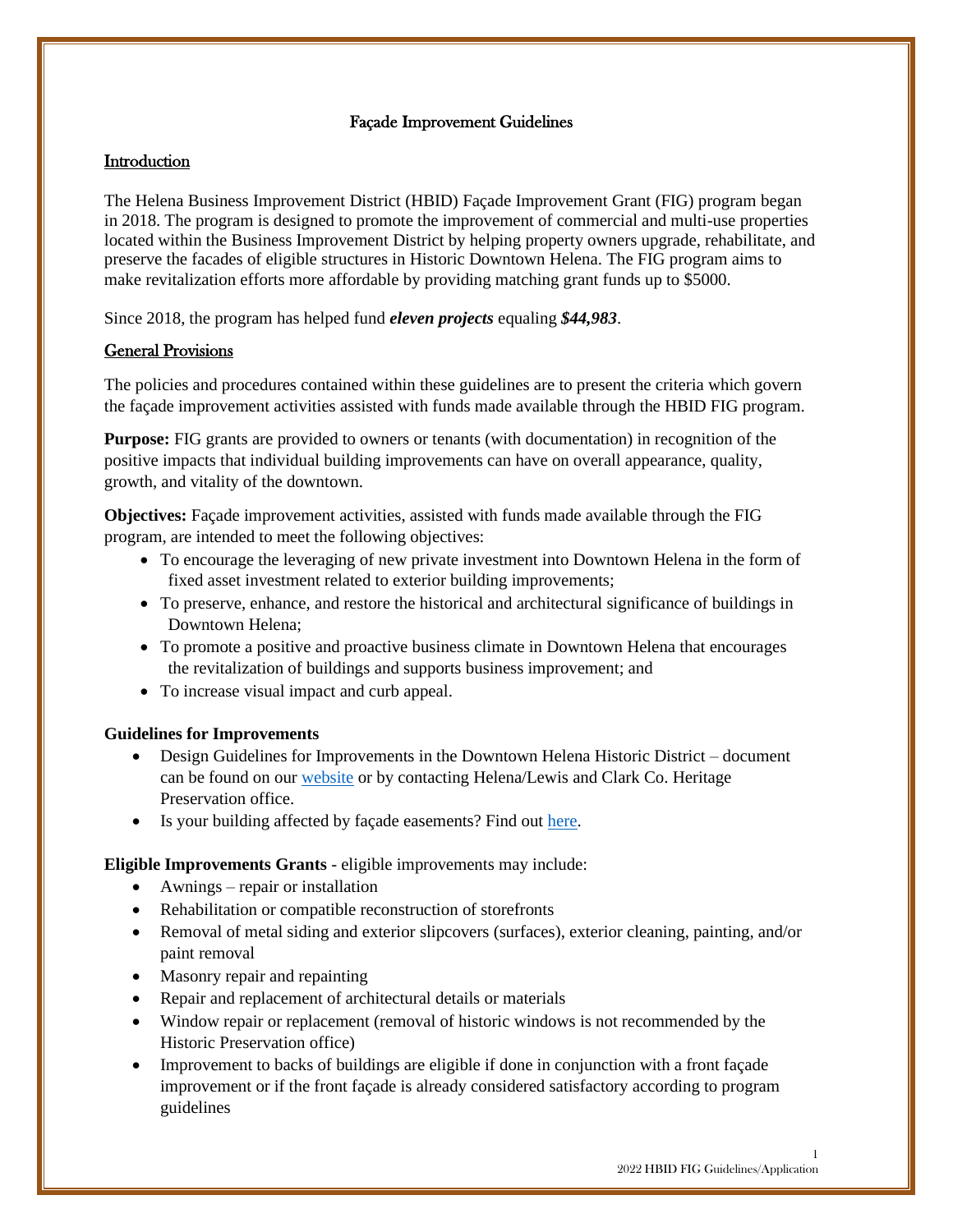**Ineligible Improvements Grants -** ineligible improvements may include:

- Improvements made prior to grant approval
- Interior rehabilitation unless it is essential to rehabilitate the building's façade
- Interior decoration
- Refinancing of existing debt
- Inventory and equipment
- Sweat equity (payments for applicant's own labor), although building materials/supplies are eligible for funding if the applicant does not use an outside contractor
- General business operations expenses (payroll, taxes, utilities, etc.)
- Business signs
- Lettering on awnings

**Building Design Requirements -** the goal is to return the building facades in the downtown area to their appearance following their initial construction; however, it is recognized that some buildings may have a different period of architectural significance that supersedes the original construction appearance. An additional goal is not to try and recreate some past time in the history of Helena; instead, it is to draw upon the architectural and historic distinctiveness of the downtown to enhance its value.

- Exterior renovations shall, to the extent practical, preserve and promote the significant architectural and historic features of the building.
- All construction work shall comply with applicable local, state, and federal building codes.
- The program is geared towards façade projects that protect the historic integrity of the building and improve the overall appearance of the downtown area.
- Ideal projects will retain or repair original features, use historic materials, and not harm or remove historic materials. For example, installation of vinyl siding would not be funded but the repair and repainting of original wood siding would.
- Projects should draw upon the history and architecture of the building while still reflecting the current use.
- Creative new uses for existing building stock will be strongly encouraged, as well as modern yet compatible awnings, signage, lighting, and other fixtures to enhance the appearance of storefronts and downtown.

#### **Terms and Conditions**

- Grant amounts are subject to the availability of program funds but shall not exceed \$5000. The Façade Grant Committee has the authority to recommend award of grants exceeding the \$5000 if a project is deemed beneficial to the FIG program objectives.
- Grantees will be required to sign a grant agreement guaranteeing the project will be completed according to the details included on the grant application and approved by the Façade Grant Committee.
- Grants will be paid in a lump sum at the end of the project as a reimbursement of costs incurred. Invoices need to be sent no later than the project completion date or as modified in the grant agreement.
- Awarded grantees will cooperate with any efforts of the HBID to publicize the grant award.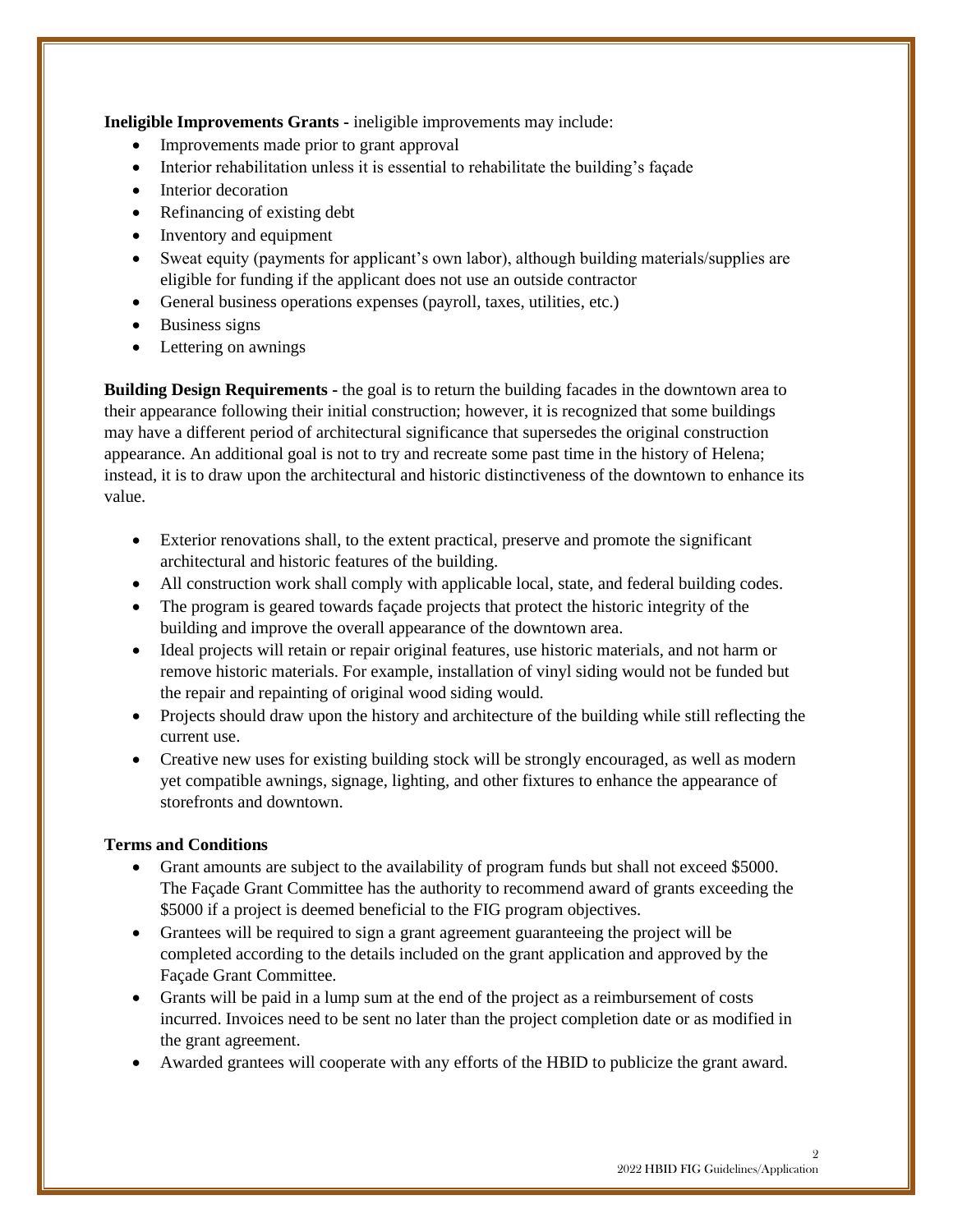#### **Award Execution Steps**

- 1. Applications will be reviewed by the Executive Director for completeness and if necessary, given back to applicants who will have a 14-day opportunity to make necessary changes before the review committee meets to approve or reject the applications.
- 2. Within 45 working days of the application deadline, the Façade Grant Committee will meet to score applications and will reject or accept proposals.
- 3. A written Notice of Award will be emailed and/or mailed to the applicant explaining the terms of the grant and confirm the Grant Agreement signature.
- 4. A written Rejection of Award will be emailed and/or mailed in a letter to the applicant. Any applicant who receives a rejection letter is encouraged to reach out to the Administrator for tips on how to make a competitive application.
- 5. *Official Rules are final and binding*:
	- o By entering this FIG competition, applicants/grantees ("*Competitor[s]*") acknowledge that they have read and understand these Official Rules, and fully accept and agree to be bound by the outlined terms.
	- o Applicants acknowledge compliance with the Official Rules, including, without limitation, eligibility requirements and the decisions of the HBID.
	- o Any competitor disputing these Official Rules shall be disqualified. **Failure to comply with these or any other Official Rules will result in disqualification.**
	- o All decisions of the HBID, and/or its judges, are final and binding on all matters relating to this competition.

#### **Distribution of Funds**

Prior to releasing grant funds, the following documentation must be in place.

- 1. **Evidence of Program Expenditures** documentation shall be provided by the awarded applicant of expenditures prior to the release of funds which can include bills, invoices, or receipts for materials. All documents shall be reviewed and approved by the Executive Director.
- 2. **Inspection**  the Executive Director shall perform a visual inspection to ensure the project activities were completed per the grant agreement. A photograph of the completed project will be filed.

**Mail Application to: Helena Business Improvement District Micky Zurcher, Executive Director Façade Improvement Grant 330 Jackson St. Helena, MT 59601**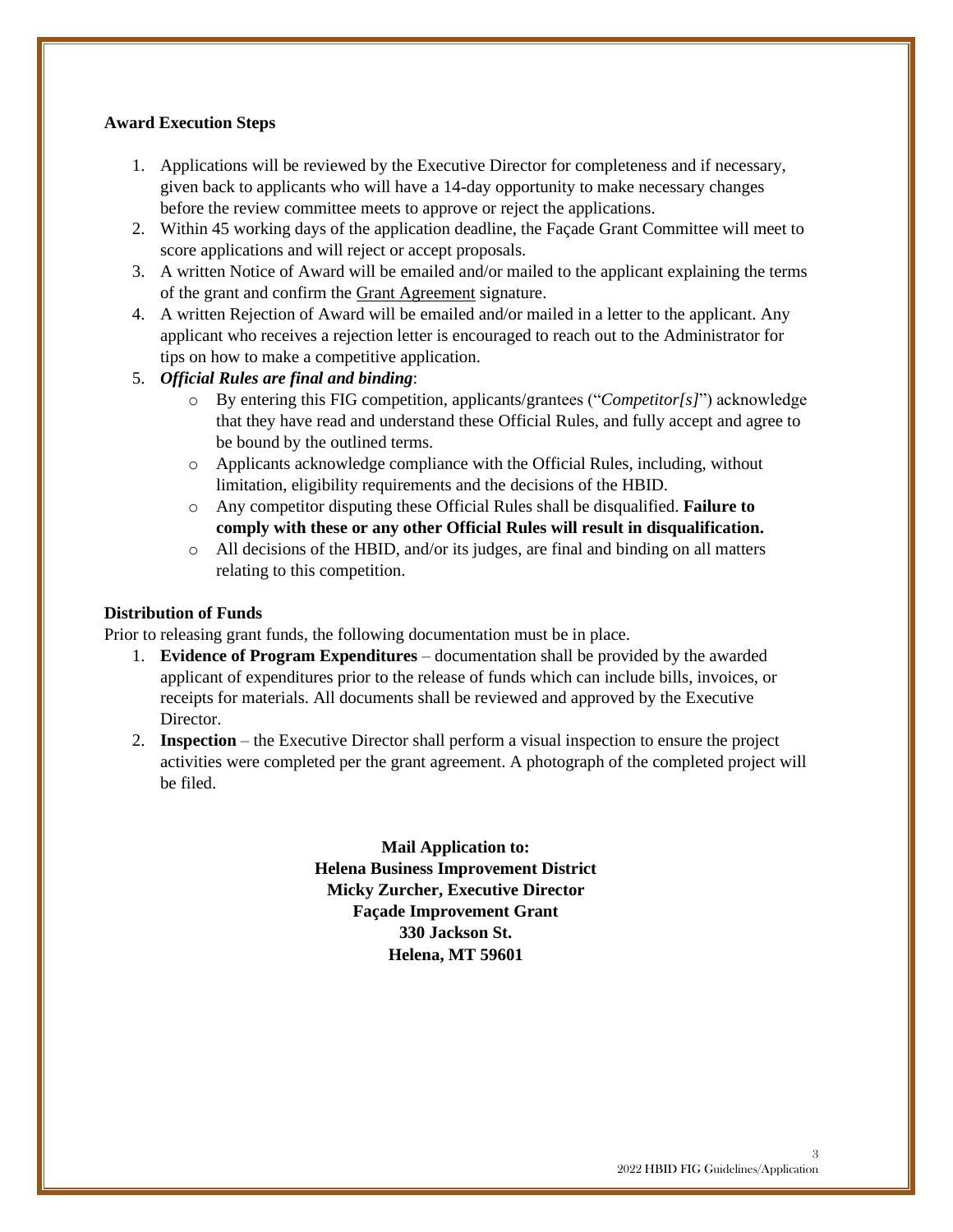### 2022 Re-Advertised Façade Application Application Deadline September 15, 2022 Project must be completed by June 1, 2023

We seek to assist the applicant by providing what the grant committee looks for while scoring the applications. By providing detailed information you will be competitive.

#### **YOUR APPLICATION MUST INCLUDE THE FOLLOWING. FAILURE TO INCLUDE ANY OF THESE ITEMS OR ANY OF THE INFORMATION REQUESTED WILL RESULT IN YOUR APPLICATION BEING REJECTED.**

#### **1. Cover Letter**

- a. Business name & address and mailing address. (1 point)
	- i. Indicate on the attached boundary map where your project is located. Only applications within the boundary are accepted.
	- ii. Summarize the project's improvements indicating how it addresses visual impact and curb appeal. (5 points)
	- iii. Indicate the investment  $(3 \text{ points})$ 
		- 1. amount being requested,
		- 2. total project cost, and
		- 3. completion date of project.
			- a. Private funds leveraged: applicant must leverage a minimum of one dollar (\$1) of private funds for every dollar (\$1) of grant funds being requested.
	- iv. Is the project multi-use, commercial or residential changing to commercial (1 point)
- b. Impact of the Project: detail the overall impact by answering in narrative form. Eligible costs must be structural (permanent) to the façade. (Yes/No answers are not detailing)
	- i. How does the project bolster the neighborhood and encourage development? (25 points)
	- ii. If the building is historic, does the project seek to restore the historical or architectural significance of the building? (25 points) Please see **Historic Building Consultation** section below.
	- iii. What is the expected lifetime of the proposed improvements? (10 points)
- c. Community Contribution: is the applicant a good neighbor.
	- i. How do you maintain the area around the business to help keep it clean and free of debris on a consistent basis? (20 points)
	- ii. Does the applicant participate in organized Downtown Helena promotions, events, or other community-based activities? (10 points)

4 2022 HBID FIG Guidelines/Application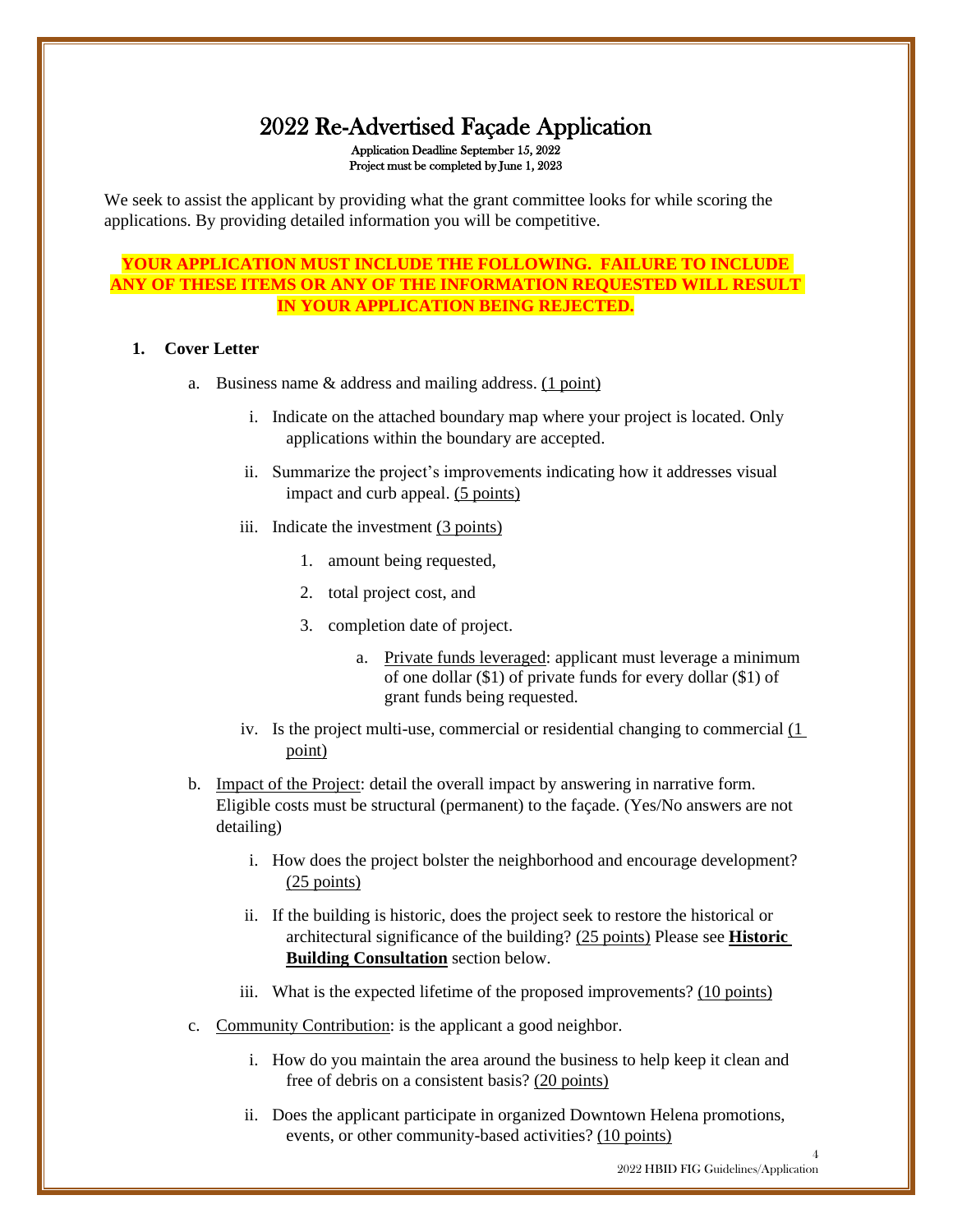#### **2. Attachments to Cover Letter**

- a. **Building Owners** must attach a copy of the **recorded deed** for the property. The deed must show the Applicant and Grantee on the deed are the same entity/person(s).
- b. **Tenants** must attach:
	- i) a signed copy of lease showing remaining lease term; and
	- ii) a Letter of Support from the landlord giving permission for the project with written confirmation of the remaining lease term.
	- iii) tenants must have at least three (3) years remaining on the least or the application will be rejected.
- c. Sketches or drawings of the proposed improvements and color photographs of the property in JPEG form emailed to [mzurcher@helenabid.com.](mailto:mzurcher@helenabid.com) The more pictures the better.
- d. Five (5) hard copies of all materials by the application deadline
- e. **Historic Building Consultation** exterior renovations shall to the extent practical, preserve and promote the significant architectural and historic features of the building. Modifications to listed historic buildings must be reviewed and approved by the local Heritage Tourism Council and included in the application.
	- i. You must contact the Helena/Lewis and Clark Co. Heritage Preservation Officer (HPO) to confirm the historic status of your building (**the southern portion of the HBID is in the Helena Historic District**).
		- 1. An attached email or letter to your application indicating whether your building is historic/non-historic. If your building is historic, the email/letter must indicate that your project has been reviewed and recommended by the Heritage Preservation office.

Pam Attardo Heritage Preservation Officer City-County Building 316 N. Park Avenue Helena MT 59623 Phone: 406-447-8357 [pattardo@lccountymt.gov](mailto:pattardo@lccountymt.gov)

5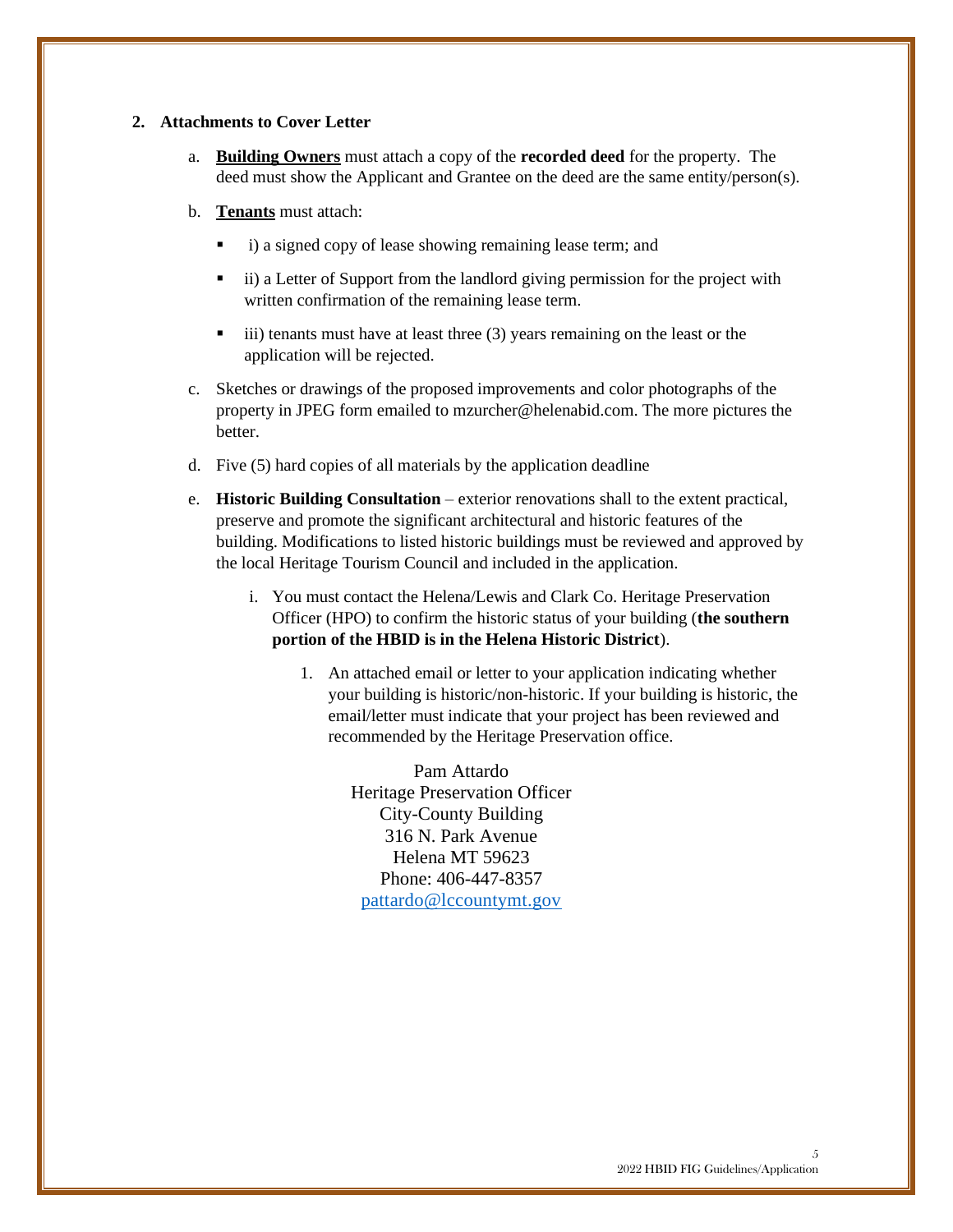

**Map - Helena Business Improvement District (HBID) – Additional Map [Here.](https://downtownhelena.com/wp-content/uploads/2019/04/BID-Boundaries.pdf)**